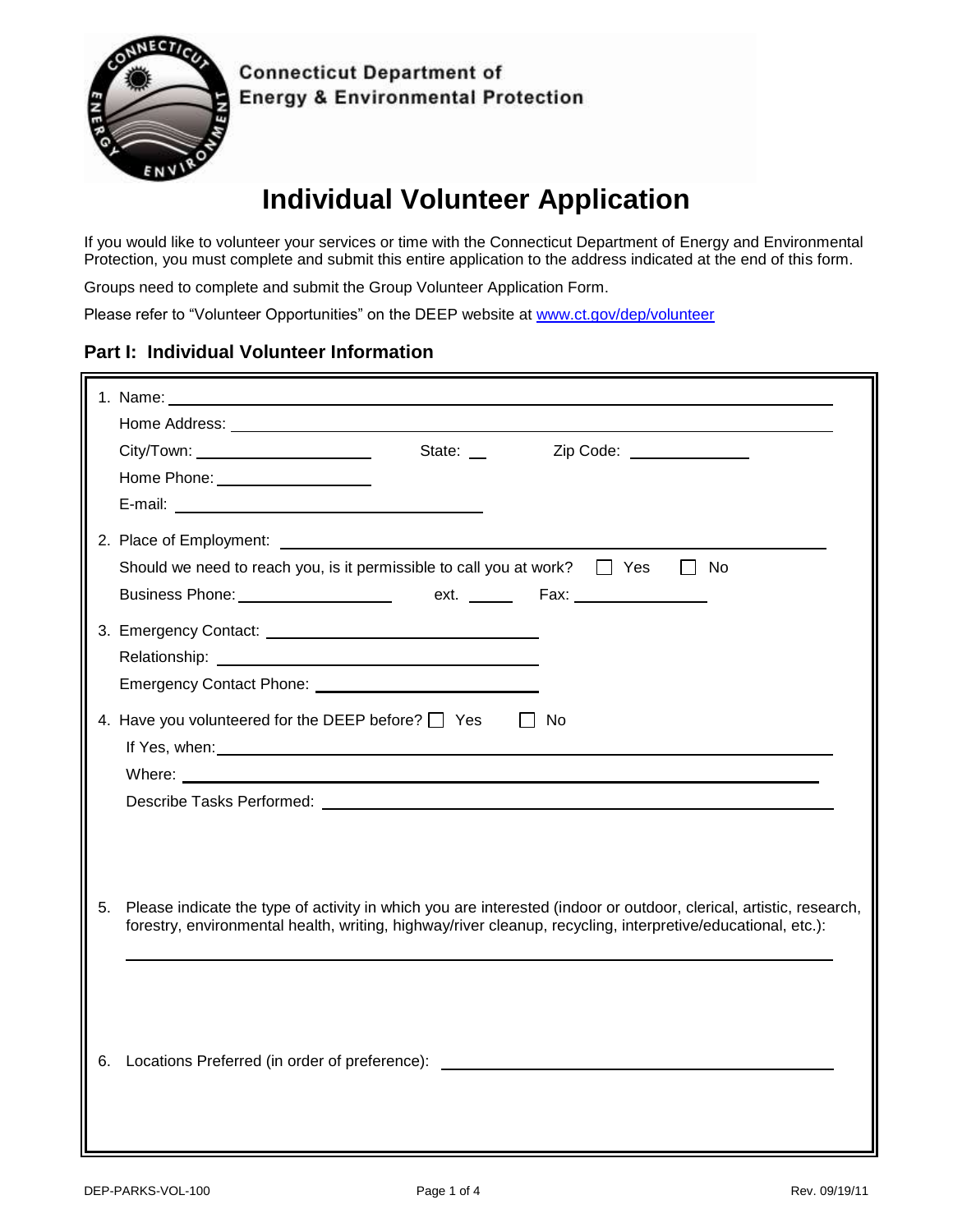# **Part I: Individual Volunteer Information (continued)**

| 7. Would you be willing to travel to various locations?                                |             | Yes          | No                                                                                                               |  |
|----------------------------------------------------------------------------------------|-------------|--------------|------------------------------------------------------------------------------------------------------------------|--|
| 8. Do you have a valid Driver's License?<br>These Sessical Hills Sessingly             |             | $\Box$ No    |                                                                                                                  |  |
|                                                                                        |             |              |                                                                                                                  |  |
| 9. If you are younger than 18 years old, enter your age: _______________________       |             |              |                                                                                                                  |  |
| Volunteer Groups, Friends Groups) □ Yes □ No                                           |             |              | 10. Do you have any affiliation with related groups or organizations? (e.g., Audubon Society; Garden Clubs,      |  |
|                                                                                        |             |              |                                                                                                                  |  |
|                                                                                        |             |              |                                                                                                                  |  |
|                                                                                        |             |              |                                                                                                                  |  |
|                                                                                        |             |              |                                                                                                                  |  |
|                                                                                        |             |              | 11. Describe experience (professional certifications, community service, training or special licenses) that may  |  |
|                                                                                        |             |              | assist in your volunteer work (if any certificates or other licenses have expiration dates, indicate the dates): |  |
|                                                                                        |             |              |                                                                                                                  |  |
|                                                                                        |             |              |                                                                                                                  |  |
|                                                                                        |             |              |                                                                                                                  |  |
|                                                                                        |             |              |                                                                                                                  |  |
|                                                                                        |             |              |                                                                                                                  |  |
| 12. Are you fluent in a language other than English? $\Box$ Yes                        |             |              | No                                                                                                               |  |
|                                                                                        |             |              |                                                                                                                  |  |
|                                                                                        |             |              |                                                                                                                  |  |
| 13. When are you available to volunteer?                                               |             |              |                                                                                                                  |  |
| If you are available to volunteer on a regular basis, please select when:              |             |              |                                                                                                                  |  |
|                                                                                        | <b>Days</b> | <b>Hours</b> |                                                                                                                  |  |
|                                                                                        | Sunday      |              |                                                                                                                  |  |
|                                                                                        | Monday      |              |                                                                                                                  |  |
|                                                                                        | Tuesday     |              |                                                                                                                  |  |
|                                                                                        | Wednesday   |              |                                                                                                                  |  |
|                                                                                        | Thursday    |              |                                                                                                                  |  |
|                                                                                        | Friday      |              |                                                                                                                  |  |
|                                                                                        | Saturday    |              |                                                                                                                  |  |
|                                                                                        |             |              |                                                                                                                  |  |
| If available to volunteer only on a specific date or time interval, please state when: |             |              |                                                                                                                  |  |
|                                                                                        |             |              |                                                                                                                  |  |
|                                                                                        |             |              |                                                                                                                  |  |
|                                                                                        |             |              |                                                                                                                  |  |
|                                                                                        |             |              |                                                                                                                  |  |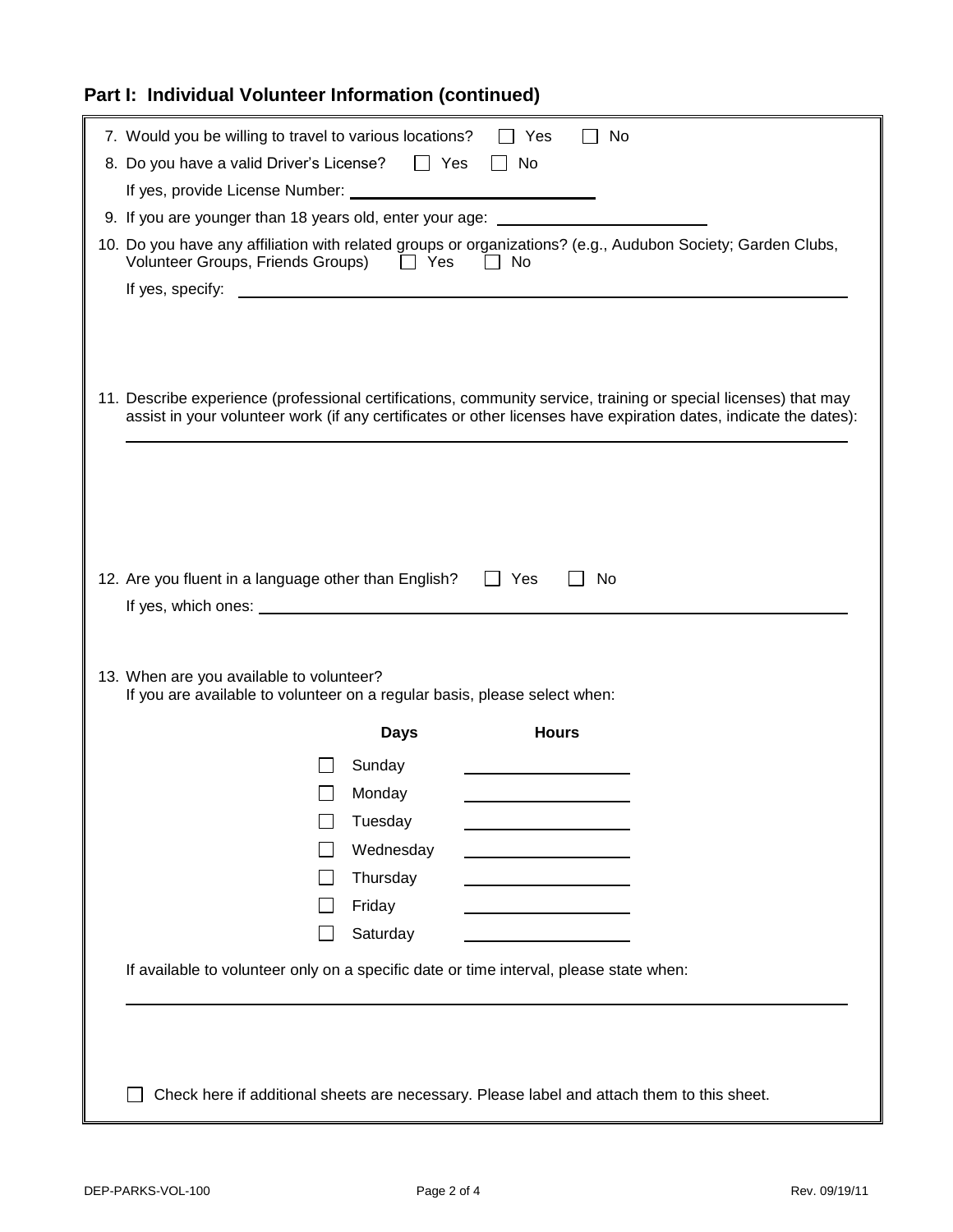**Part II: Release of Liability** *(minors need to have parents/guardians sign this part)*

| (Print Name)                                                                                                                                                                                                                                                                                                                                                                                                                                                                                                                                                                                                     | , intend to work as |  |  |  |  |
|------------------------------------------------------------------------------------------------------------------------------------------------------------------------------------------------------------------------------------------------------------------------------------------------------------------------------------------------------------------------------------------------------------------------------------------------------------------------------------------------------------------------------------------------------------------------------------------------------------------|---------------------|--|--|--|--|
| a volunteer with the Department of Energy and Environmental Protection<br>I will abide by all rules, policies, directives and laws of the Department of Energy and Environmental Protection.<br>I hereby release the Department of Energy and Environmental Protection and its employees and agents from<br>any liability for any accident or injury I might suffer during the course of my volunteer work including accidents or<br>injuries that occur as the result of negligence, but not intentional acts or omissions, by employees or agents of<br>the Department of Energy and Environmental Protection. |                     |  |  |  |  |
| Signature                                                                                                                                                                                                                                                                                                                                                                                                                                                                                                                                                                                                        | Date                |  |  |  |  |
| Parent/Guardian Name (print), if applicable                                                                                                                                                                                                                                                                                                                                                                                                                                                                                                                                                                      |                     |  |  |  |  |
| Parent/Guardian Signature, if applicable                                                                                                                                                                                                                                                                                                                                                                                                                                                                                                                                                                         | Date                |  |  |  |  |
| <b>Part III: Request for References</b>                                                                                                                                                                                                                                                                                                                                                                                                                                                                                                                                                                          |                     |  |  |  |  |
| Potential Volunteer Name:                                                                                                                                                                                                                                                                                                                                                                                                                                                                                                                                                                                        |                     |  |  |  |  |

Please provide the name of three references who know your abilities and interests:

1. Personal Reference

Name:

Phone Number: \_\_\_\_\_\_\_\_\_

Describe how long you have known this person and what type of relationship you have with this person:

2. Employment Reference

Name: We have a strategies of the strategies of the strategies of the strategies of the strategies of the strategies of the strategies of the strategies of the strategies of the strategies of the strategies of the strategi

Organization: University of the Contract of the Contract of the Contract of the Contract of the Contract of the Contract of the Contract of the Contract of the Contract of the Contract of the Contract of the Contract of th

Phone Number:

Describe your relationship with this organization, including duties performed and dates of employment: